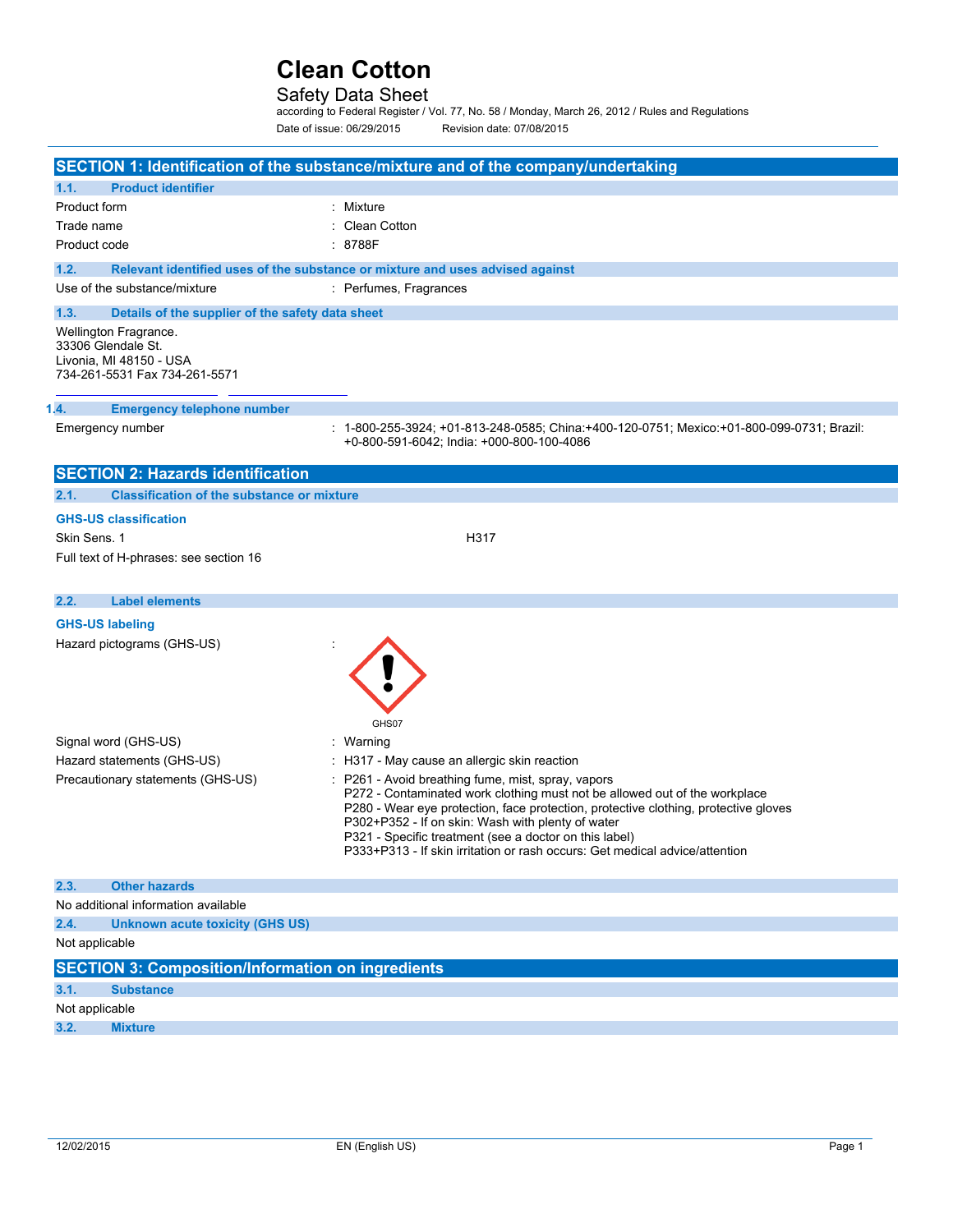## Safety Data Sheet

according to Federal Register / Vol. 77, No. 58 / Monday, March 26, 2012 / Rules and Regulations

| <b>Name</b>                 | <b>Product identifier</b> | $\frac{9}{6}$            | <b>GHS-US classification</b>                                                                                          |
|-----------------------------|---------------------------|--------------------------|-----------------------------------------------------------------------------------------------------------------------|
| Benzyl benzoate             | (CAS No) 120-51-4         | $10 - 40$                | Acute Tox. 4 (Oral), H302<br>Aquatic Chronic 2, H411                                                                  |
| Hexyl cinnamic aldehyde     | (CAS No) 101-86-0         | 1.662437 -<br>7.025137   | Skin Sens. 1B, H317<br>Aquatic Chronic 2, H411                                                                        |
| Dimyrcetol                  | (CAS No) 25279-09-8       | $0.868 - 3.668$          | Skin Irrit. 2. H315<br>Eye Irrit. 2A, H319                                                                            |
| Hexyl salicylate            | (CAS No) 6259-76-3        | $0.571144 -$<br>2.413544 | Skin Irrit. 2. H315<br>Eye Irrit. 2A, H319<br>Skin Sens, 1B, H317<br>Aquatic Acute 1, H400<br>Aquatic Chronic 1, H410 |
| <b>Menthol Crystals</b>     | (CAS No) 1490-04-6        | $0.434 - 1.834$          | Skin Irrit. 2. H315                                                                                                   |
| Tonalid (Fixolide) crystals | (CAS No) 21145-77-7       | $0.418159 -$<br>1.767059 | Acute Tox. 4 (Oral), H302<br>Aquatic Acute 1, H400<br>Aquatic Chronic 1, H410                                         |

### Allergen report available upon request.

Full text of H-phrases: see section 16

| <b>SECTION 4: First aid measures</b>                                        |                                                                                                                                                                                                                                                                                                                                                                                                                |
|-----------------------------------------------------------------------------|----------------------------------------------------------------------------------------------------------------------------------------------------------------------------------------------------------------------------------------------------------------------------------------------------------------------------------------------------------------------------------------------------------------|
| <b>Description of first aid measures</b><br>4.1.                            |                                                                                                                                                                                                                                                                                                                                                                                                                |
| First-aid measures after inhalation                                         | : Allow victim to breathe fresh air. Allow the victim to rest.                                                                                                                                                                                                                                                                                                                                                 |
| First-aid measures after skin contact                                       | : Remove affected clothing and wash all exposed skin area with mild soap and water, followed<br>by warm water rinse. Wash with plenty of soap and water. If skin irritation or rash occurs: Get<br>medical advice/attention. Get medical advice/attention. Specific treatment (see Wash skin with<br>plenty of water, Call a physician immediately on this label). Wash contaminated clothing before<br>reuse. |
| First-aid measures after eye contact                                        | Rinse immediately with plenty of water. Obtain medical attention if pain, blinking or redness<br>persist.                                                                                                                                                                                                                                                                                                      |
| First-aid measures after ingestion                                          | : Rinse mouth. Do NOT induce vomiting. Obtain emergency medical attention.                                                                                                                                                                                                                                                                                                                                     |
| 4.2.<br>Most important symptoms and effects, both acute and delayed         |                                                                                                                                                                                                                                                                                                                                                                                                                |
| Symptoms/injuries after inhalation                                          | : May cause an allergic skin reaction.                                                                                                                                                                                                                                                                                                                                                                         |
| 4.3.                                                                        | Indication of any immediate medical attention and special treatment needed                                                                                                                                                                                                                                                                                                                                     |
| No additional information available                                         |                                                                                                                                                                                                                                                                                                                                                                                                                |
| <b>SECTION 5: Firefighting measures</b>                                     |                                                                                                                                                                                                                                                                                                                                                                                                                |
| <b>Extinguishing media</b><br>5.1.                                          |                                                                                                                                                                                                                                                                                                                                                                                                                |
| Suitable extinguishing media                                                | : Foam. Dry powder. Carbon dioxide. Water spray. Sand.                                                                                                                                                                                                                                                                                                                                                         |
| Unsuitable extinguishing media                                              | : Do not use a heavy water stream.                                                                                                                                                                                                                                                                                                                                                                             |
| 5.2.<br>Special hazards arising from the substance or mixture               |                                                                                                                                                                                                                                                                                                                                                                                                                |
| No additional information available                                         |                                                                                                                                                                                                                                                                                                                                                                                                                |
| 5.3.<br><b>Advice for firefighters</b>                                      |                                                                                                                                                                                                                                                                                                                                                                                                                |
| Firefighting instructions                                                   | : Use water spray or fog for cooling exposed containers. Exercise caution when fighting any<br>chemical fire. Prevent fire-fighting water from entering environment.                                                                                                                                                                                                                                           |
| Protection during firefighting                                              | : Do not enter fire area without proper protective equipment, including respiratory protection.                                                                                                                                                                                                                                                                                                                |
| <b>SECTION 6: Accidental release measures</b>                               |                                                                                                                                                                                                                                                                                                                                                                                                                |
| 6.1.<br>Personal precautions, protective equipment and emergency procedures |                                                                                                                                                                                                                                                                                                                                                                                                                |
| 6.1.1.<br>For non-emergency personnel                                       |                                                                                                                                                                                                                                                                                                                                                                                                                |
| <b>Emergency procedures</b>                                                 | : Evacuate unnecessary personnel.                                                                                                                                                                                                                                                                                                                                                                              |
| 6.1.2.<br>For emergency responders                                          |                                                                                                                                                                                                                                                                                                                                                                                                                |
| Protective equipment                                                        | : Equip cleanup crew with proper protection.                                                                                                                                                                                                                                                                                                                                                                   |
| Emergency procedures                                                        | : Ventilate area.                                                                                                                                                                                                                                                                                                                                                                                              |
| 6.2.<br><b>Environmental precautions</b>                                    |                                                                                                                                                                                                                                                                                                                                                                                                                |
|                                                                             | Prevent entry to sewers and public waters. Notify authorities if liquid enters sewers or public waters. Avoid release to the environment.                                                                                                                                                                                                                                                                      |
| 6.3.<br>Methods and material for containment and cleaning up                |                                                                                                                                                                                                                                                                                                                                                                                                                |
| Methods for cleaning up                                                     | : Soak up spills with inert solids, such as clay or diatomaceous earth as soon as possible. Collect<br>spillage. Store away from other materials.                                                                                                                                                                                                                                                              |
| 12/02/2015                                                                  | 2/8<br>EN (English US)                                                                                                                                                                                                                                                                                                                                                                                         |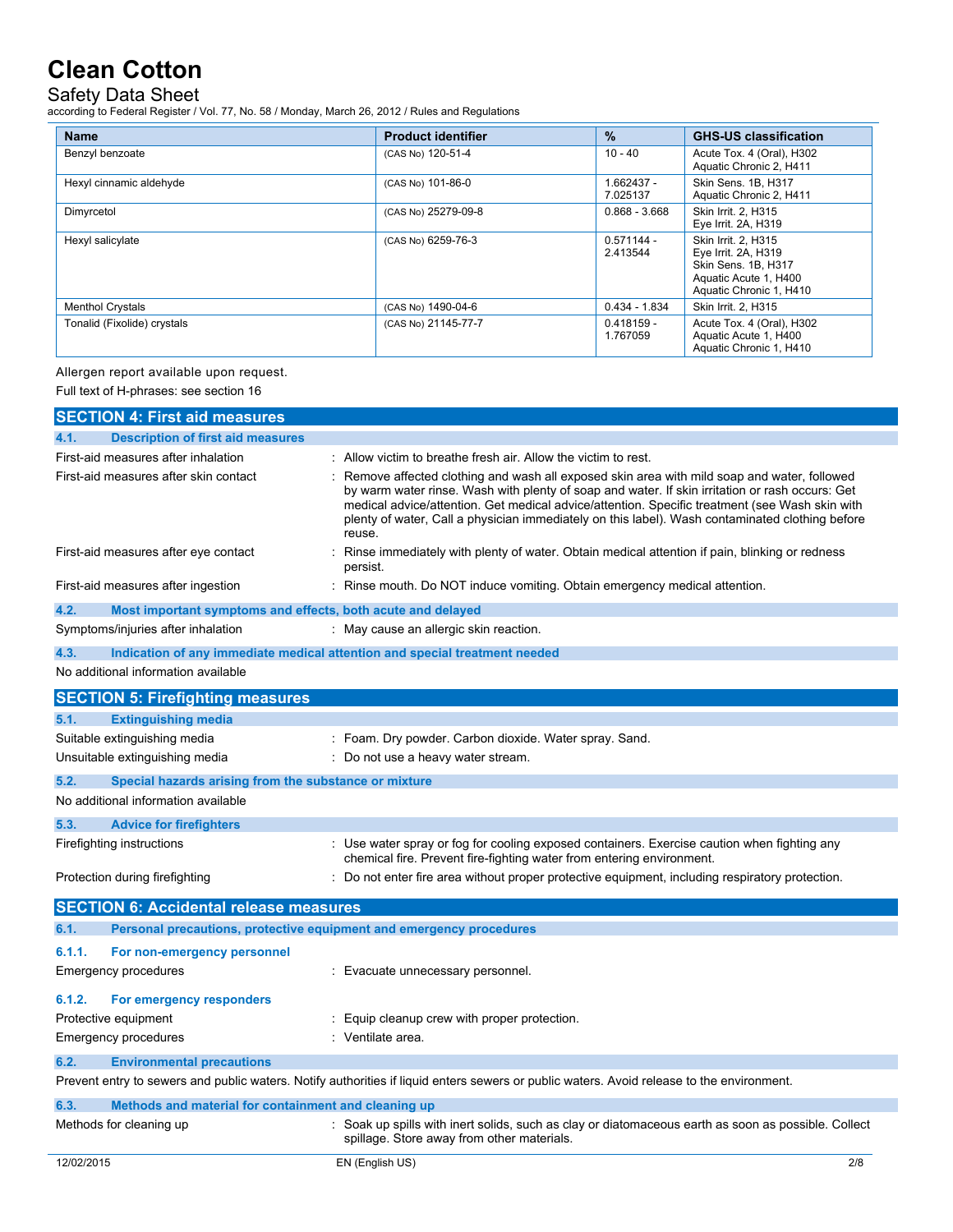Safety Data Sheet

according to Federal Register / Vol. 77, No. 58 / Monday, March 26, 2012 / Rules and Regulations

### **6.4. Reference to other sections**

See Heading 8. Exposure controls and personal protection.

| <b>SECTION 7: Handling and storage</b>                               |                                                                                                                                                                                                                                                                                                                                                                            |
|----------------------------------------------------------------------|----------------------------------------------------------------------------------------------------------------------------------------------------------------------------------------------------------------------------------------------------------------------------------------------------------------------------------------------------------------------------|
| <b>Precautions for safe handling</b><br>7.1.                         |                                                                                                                                                                                                                                                                                                                                                                            |
| Precautions for safe handling                                        | : Wash hands and other exposed areas with mild soap and water before eating, drinking or<br>smoking and when leaving work. Provide good ventilation in process area to prevent formation<br>of vapor. Avoid breathing fume, gas, mist, spray, vapors. Obtain special instructions before use.<br>Do not handle until all safety precautions have been read and understood. |
| Hygiene measures                                                     | : Contaminated work clothing should not be allowed out of the workplace. Wash contaminated<br>clothing before reuse.                                                                                                                                                                                                                                                       |
| 7.2.<br>Conditions for safe storage, including any incompatibilities |                                                                                                                                                                                                                                                                                                                                                                            |
| Storage conditions                                                   | : Keep only in the original container in a cool, well ventilated place away from : Keep away from<br>heat, hot surfaces, sparks, open flames and other ignition sources. No smoking. Keep<br>container closed when not in use.                                                                                                                                             |
| Incompatible products                                                | : Strong bases. Strong acids.                                                                                                                                                                                                                                                                                                                                              |
| Incompatible materials                                               | : Sources of ignition. Direct sunlight.                                                                                                                                                                                                                                                                                                                                    |
| Storage area                                                         | : Store in a well-ventilated place. Store away from heat.                                                                                                                                                                                                                                                                                                                  |
| Special rules on packaging                                           | : Store in a closed container.                                                                                                                                                                                                                                                                                                                                             |
| Packaging materials                                                  | : Do not store in corrodable metal.                                                                                                                                                                                                                                                                                                                                        |
| 7.3.<br>Specific end use(s)                                          |                                                                                                                                                                                                                                                                                                                                                                            |

#### No additional information available

## **SECTION 8: Exposure controls/personal protection**

**8.1. C** 

| 8.1.<br><b>Control parameters</b> |                                   |                                          |     |
|-----------------------------------|-----------------------------------|------------------------------------------|-----|
|                                   | <b>Clean Cotton</b>               |                                          |     |
|                                   | <b>ACGIH</b>                      |                                          |     |
|                                   |                                   |                                          |     |
|                                   |                                   |                                          |     |
|                                   |                                   |                                          |     |
|                                   |                                   |                                          |     |
|                                   |                                   |                                          |     |
|                                   |                                   |                                          |     |
|                                   |                                   |                                          |     |
|                                   |                                   |                                          |     |
|                                   |                                   |                                          |     |
|                                   |                                   |                                          |     |
|                                   | <b>OSHA</b>                       |                                          |     |
|                                   |                                   |                                          |     |
|                                   |                                   |                                          |     |
|                                   |                                   |                                          |     |
|                                   |                                   |                                          |     |
|                                   |                                   |                                          |     |
|                                   |                                   |                                          |     |
|                                   |                                   |                                          |     |
|                                   |                                   |                                          |     |
|                                   |                                   |                                          |     |
|                                   |                                   |                                          |     |
| 8.2.<br><b>Exposure controls</b>  |                                   |                                          |     |
| Personal protective equipment     | : Avoid all unnecessary exposure. |                                          |     |
| Hand protection                   | : Wear protective gloves.         |                                          |     |
| Eye protection                    |                                   | Chemical goggles or safety glasses.      |     |
| Respiratory protection            | Wear appropriate mask.            |                                          |     |
| Other information                 |                                   | : Do not eat, drink or smoke during use. |     |
| 12/02/2015                        | EN (English US)                   |                                          | 3/8 |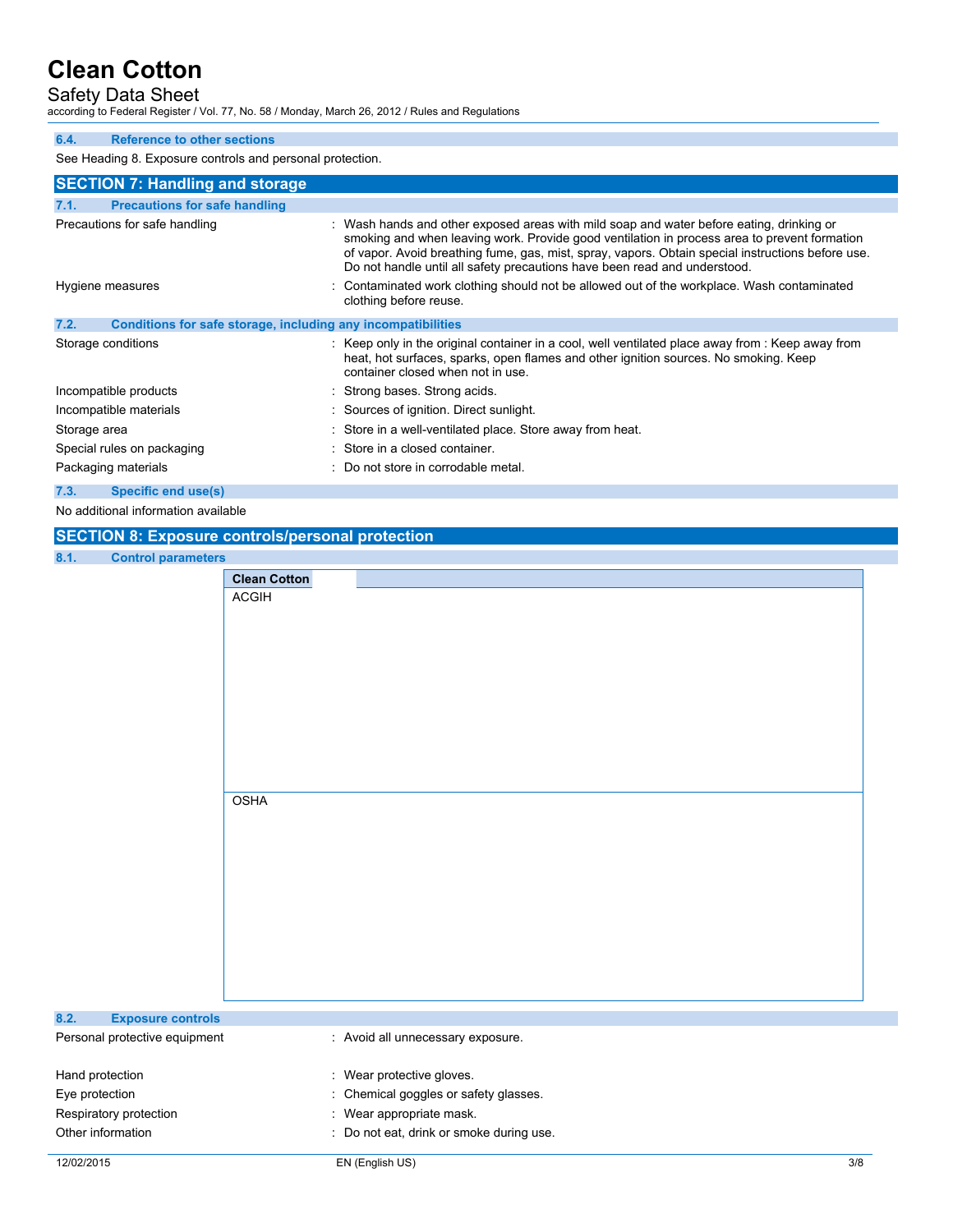### Safety Data Sheet

according to Federal Register / Vol. 77, No. 58 / Monday, March 26, 2012 / Rules and Regulations

| <b>SECTION 9: Physical and chemical properties</b>            |                    |
|---------------------------------------------------------------|--------------------|
| 9.1.<br>Information on basic physical and chemical properties |                    |
| Physical state                                                | : Liquid           |
| Color                                                         | light yellow amber |
| Odor                                                          | Clean              |
| Odor threshold                                                | No data available  |
| pH                                                            | No data available  |
| Relative evaporation rate (butyl acetate=1)                   | No data available  |
| Melting point                                                 | No data available  |
| Freezing point                                                | No data available  |
| Boiling point                                                 | No data available  |
| Flash point                                                   | 93.88 °C           |
| Auto-ignition temperature                                     | No data available  |
| Decomposition temperature                                     | No data available  |
| Flammability (solid, gas)                                     | No data available  |
| Vapor pressure                                                | No data available  |
| Relative vapor density at 20 °C                               | No data available  |
| Relative density                                              | No data available  |
| Solubility                                                    | No data available  |
| Log Pow                                                       | No data available  |
| Log Kow                                                       | No data available  |
| Viscosity, kinematic                                          | No data available  |
| Viscosity, dynamic                                            | No data available  |
| Explosive properties                                          | No data available  |
| Oxidizing properties                                          | No data available  |
| <b>Explosion limits</b>                                       | No data available  |
| 9.2.<br><b>Other information</b>                              |                    |

No additional information available

|                             | <b>SECTION 10: Stability and reactivity</b>          |  |
|-----------------------------|------------------------------------------------------|--|
| 10.1.                       | <b>Reactivity</b>                                    |  |
|                             | No additional information available                  |  |
| 10.2.                       | <b>Chemical stability</b>                            |  |
| Not established.            |                                                      |  |
| 10.3.                       | <b>Possibility of hazardous reactions</b>            |  |
| Not established.            |                                                      |  |
| 10.4.                       | <b>Conditions to avoid</b>                           |  |
|                             | Direct sunlight. Extremely high or low temperatures. |  |
| 10.5.                       | <b>Incompatible materials</b>                        |  |
| Strong acids. Strong bases. |                                                      |  |
| 10.6.                       | <b>Hazardous decomposition products</b>              |  |
|                             | fume. Carbon monoxide. Carbon dioxide.               |  |
|                             | <b>SECTION 11: Toxicological information</b>         |  |

**11.1. Information on toxicological effects**

| Acute toxicity                    | : Not classified                       |
|-----------------------------------|----------------------------------------|
| <b>Clean Cotton</b>               |                                        |
| Skin corrosion/irritation         | : Not classified                       |
| Serious eye damage/irritation     | : Not classified                       |
| Respiratory or skin sensitization | : May cause an allergic skin reaction. |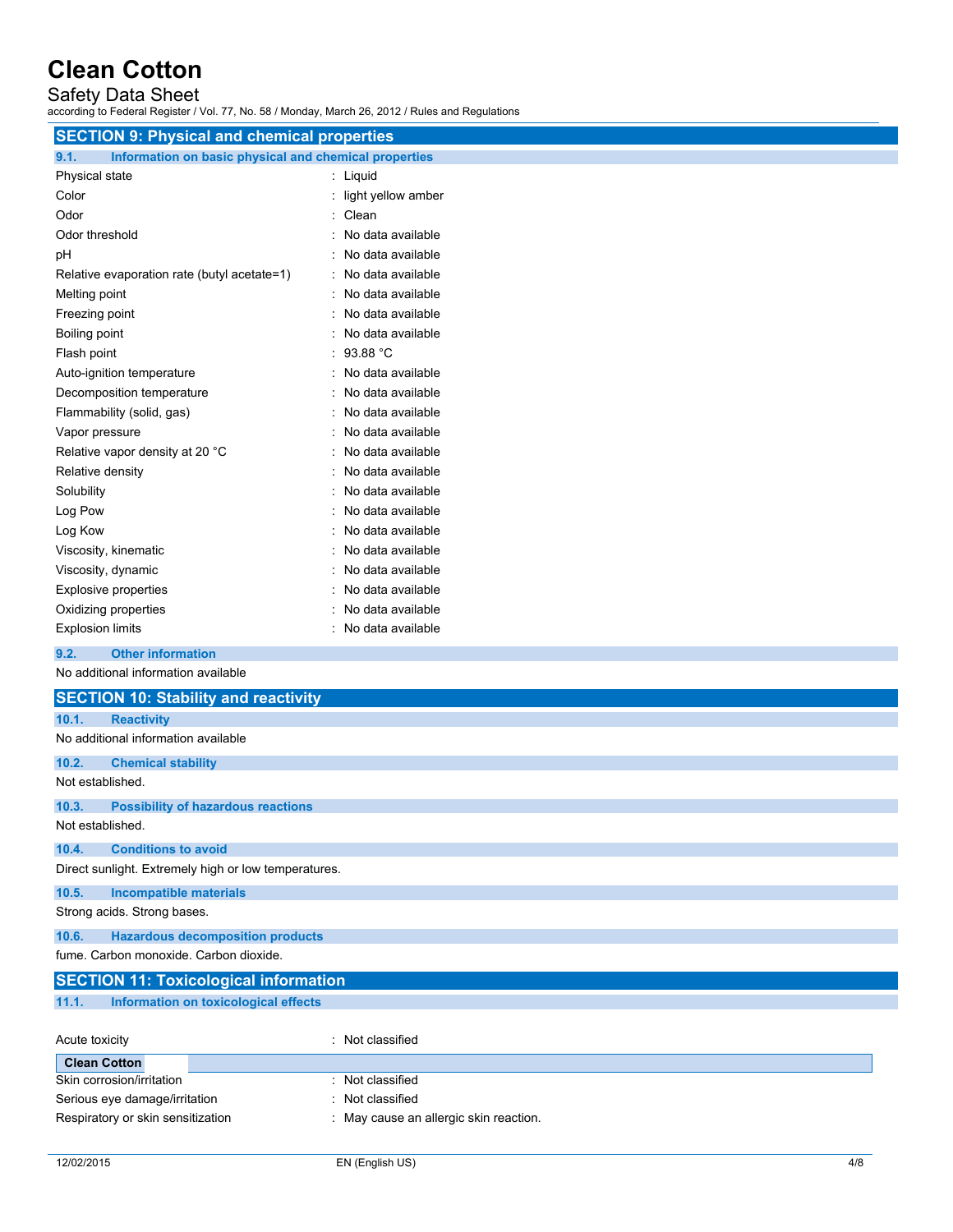## Safety Data Sheet

according to Federal Register / Vol. 77, No. 58 / Monday, March 26, 2012 / Rules and Regulations

| <b>Clean Cotton</b>                                    |                                                                                                                                                                  |
|--------------------------------------------------------|------------------------------------------------------------------------------------------------------------------------------------------------------------------|
| Germ cell mutagenicity                                 | : Not classified                                                                                                                                                 |
|                                                        | Based on available data, the classification criteria are not met                                                                                                 |
| Carcinogenicity                                        | Not classified                                                                                                                                                   |
| <b>Clean Cotton</b>                                    |                                                                                                                                                                  |
| Reproductive toxicity                                  | : Not classified                                                                                                                                                 |
|                                                        | Based on available data, the classification criteria are not met                                                                                                 |
| Specific target organ toxicity (single exposure)       | : Not classified                                                                                                                                                 |
| <b>Clean Cotton</b>                                    |                                                                                                                                                                  |
| Specific target organ toxicity (repeated<br>exposure)  | : Not classified                                                                                                                                                 |
| Aspiration hazard                                      | : Not classified                                                                                                                                                 |
| Potential Adverse human health effects and<br>symptoms | : Based on available data, the classification criteria are not met.                                                                                              |
| Symptoms/injuries after inhalation                     | : May cause an allergic skin reaction.                                                                                                                           |
| <b>SECTION 12: Ecological information</b>              |                                                                                                                                                                  |
| 12.1.<br><b>Toxicity</b>                               |                                                                                                                                                                  |
| Ecology - water                                        | : Toxic to aquatic life with long lasting effects.                                                                                                               |
| 12.2.<br><b>Persistence and degradability</b>          |                                                                                                                                                                  |
| <b>Clean Cotton</b>                                    |                                                                                                                                                                  |
| Persistence and degradability                          | May cause long-term adverse effects in the environment. Not established.                                                                                         |
| 12.3.<br><b>Bioaccumulative potential</b>              |                                                                                                                                                                  |
| <b>Clean Cotton</b>                                    |                                                                                                                                                                  |
| Bioaccumulative potential                              | Not established.                                                                                                                                                 |
| 12.4.<br><b>Mobility in soil</b>                       |                                                                                                                                                                  |
| No additional information available                    |                                                                                                                                                                  |
| 12.5.<br><b>Other adverse effects</b>                  |                                                                                                                                                                  |
| Effect on ozone layer                                  | ÷                                                                                                                                                                |
| Effect on the global warming                           | : No known ecological damage caused by this product.                                                                                                             |
| Other information                                      | : Avoid release to the environment.                                                                                                                              |
| <b>SECTION 13: Disposal considerations</b>             |                                                                                                                                                                  |
| 13.1.<br><b>Waste treatment methods</b>                |                                                                                                                                                                  |
| Waste disposal recommendations                         | Dispose in a safe manner in accordance with local/national regulations. Dispose of<br>contents/container in accordance with local/national laws and regulations. |
| Ecology - waste materials                              | Avoid release to the environment.                                                                                                                                |
| <b>SECTION 14: Transport information</b>               |                                                                                                                                                                  |
| In accordance with DOT                                 |                                                                                                                                                                  |
| Not regulated for transport                            |                                                                                                                                                                  |
| <b>Additional information</b>                          |                                                                                                                                                                  |
| Other information                                      | : No supplementary information available.                                                                                                                        |
| <b>ADR</b>                                             |                                                                                                                                                                  |
| Transport document description                         | : UN 3082 ENVIRONMENTALLY HAZARDOUS SUBSTANCE, LIQUID, N.O.S., 9, III, (E)                                                                                       |
| Packing group (ADR)                                    | : III                                                                                                                                                            |
| Class (ADR)                                            | : 9 - Miscellaneous dangerous substances and articles                                                                                                            |
| Hazard identification number (Kemler No.)              | : 90                                                                                                                                                             |
| Classification code (ADR)                              | : M6                                                                                                                                                             |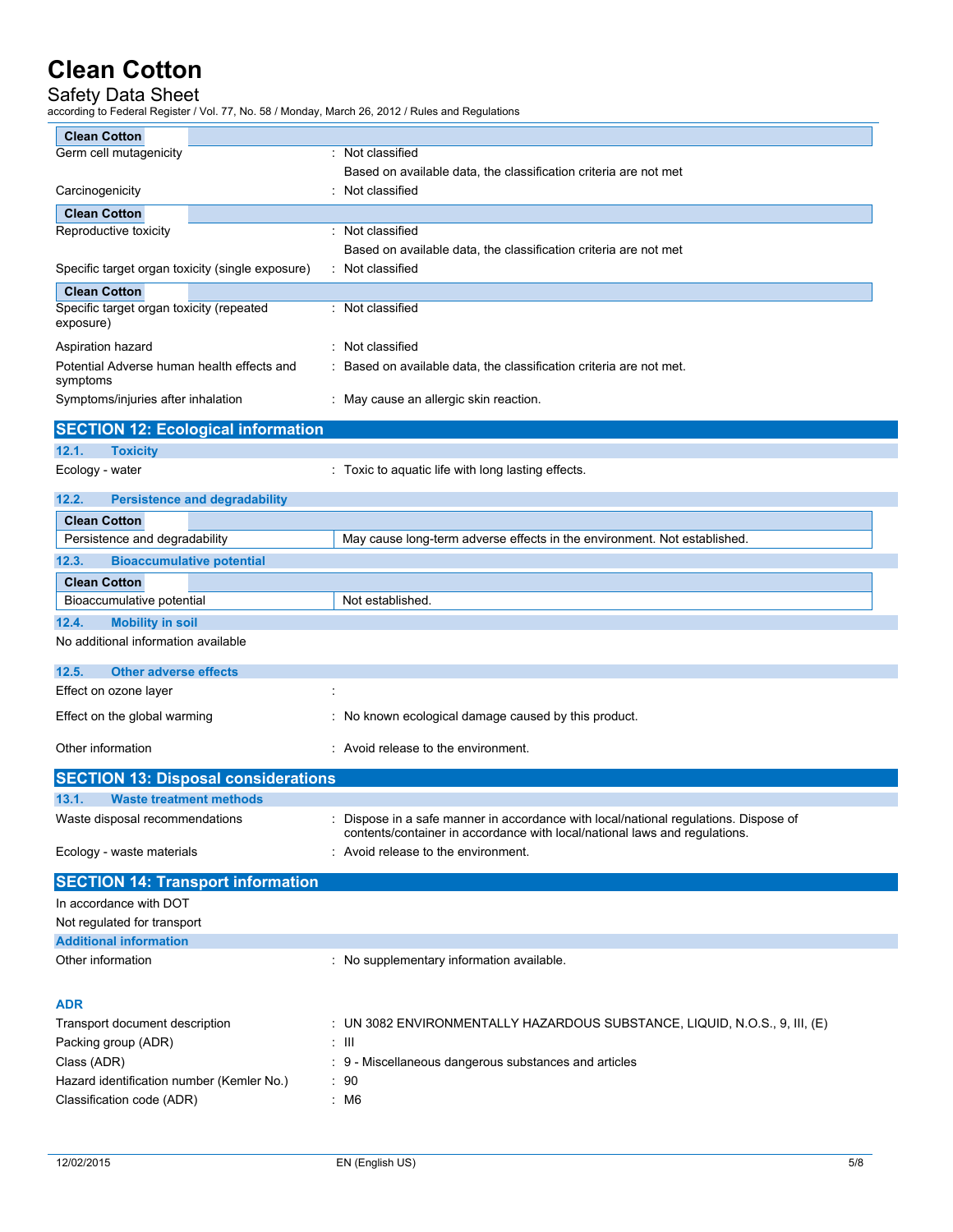### Safety Data Sheet

according to Federal Register / Vol. 77, No. 58 / Monday, March 26, 2012 / Rules and Regulations

| Hazard labels (ADR)           | : 9 - Miscellaneous dangerous compounds               |
|-------------------------------|-------------------------------------------------------|
|                               |                                                       |
| Orange plates                 | 90<br>3082                                            |
| Tunnel restriction code (ADR) | $\mathbf{E}$                                          |
| LQ                            | $\therefore$ 5                                        |
| Excepted quantities (ADR)     | : E1                                                  |
| <b>Transport by sea</b>       |                                                       |
| UN-No. (IMDG)                 | : 3082                                                |
| Proper Shipping Name (IMDG)   | : ENVIRONMENTALLY HAZARDOUS SUBSTANCE, LIQUID, N.O.S. |
| Class (IMDG)                  | : 9 - Miscellaneous dangerous compounds               |
| Packing group (IMDG)          | : III - substances presenting low danger              |
| <b>Air transport</b>          |                                                       |
| UN-No. (IATA)                 | : 3082                                                |
| Proper Shipping Name (IATA)   | : Environmentally hazardous substance, liquid, n.o.s. |
| Class (IATA)                  | : 9 - Miscellaneous Dangerous Goods                   |
| Packing group (IATA)          | : III - Minor Danger                                  |
|                               |                                                       |

### **SECTION 15: Regulatory information**

#### **15.1. US Federal regulations**

All components of this product are listed, or excluded from listing, on the United States Environmental Protection Agency Toxic Substances Control Act (TSCA) inventory.

This product or mixture does not contain a toxic chemical or chemicals in excess of the applicable de minimis concentration as specified in 40 CFR §372.38(a) subject to the reporting requirements of section 313 of Title III of the Superfund Amendments and Reauthorization Act of 1986 and 40 CFR Part 372.

## **15.2. International regulations**

#### **CANADA**

| Benzyl benzoate (120-51-4)                            |                                                                               |  |  |
|-------------------------------------------------------|-------------------------------------------------------------------------------|--|--|
| Listed on the Canadian DSL (Domestic Substances List) |                                                                               |  |  |
| <b>WHMIS Classification</b>                           | Class D Division 2 Subdivision B - Toxic material causing other toxic effects |  |  |
| Menthol Crystals (1490-04-6)                          |                                                                               |  |  |
|                                                       | Listed on the Canadian DSL (Domestic Substances List)                         |  |  |
| Dimyrcetol (25279-09-8)                               |                                                                               |  |  |
| Listed on the Canadian DSL (Domestic Substances List) |                                                                               |  |  |
| Tonalid (Fixolide) crystals (21145-77-7)              |                                                                               |  |  |
| Listed on the Canadian DSL (Domestic Substances List) |                                                                               |  |  |
| Hexyl cinnamic aldehyde (101-86-0)                    |                                                                               |  |  |
| Listed on the Canadian DSL (Domestic Substances List) |                                                                               |  |  |
| Hexyl salicylate (6259-76-3)                          |                                                                               |  |  |
| Listed on the Canadian DSL (Domestic Substances List) |                                                                               |  |  |
| <b>EU-Regulations</b>                                 |                                                                               |  |  |

### **Benzyl benzoate (120-51-4)**

Listed on the EEC inventory EINECS (European Inventory of Existing Commercial Chemical Substances)

### **Menthol Crystals (1490-04-6)**

Listed on the EEC inventory EINECS (European Inventory of Existing Commercial Chemical Substances)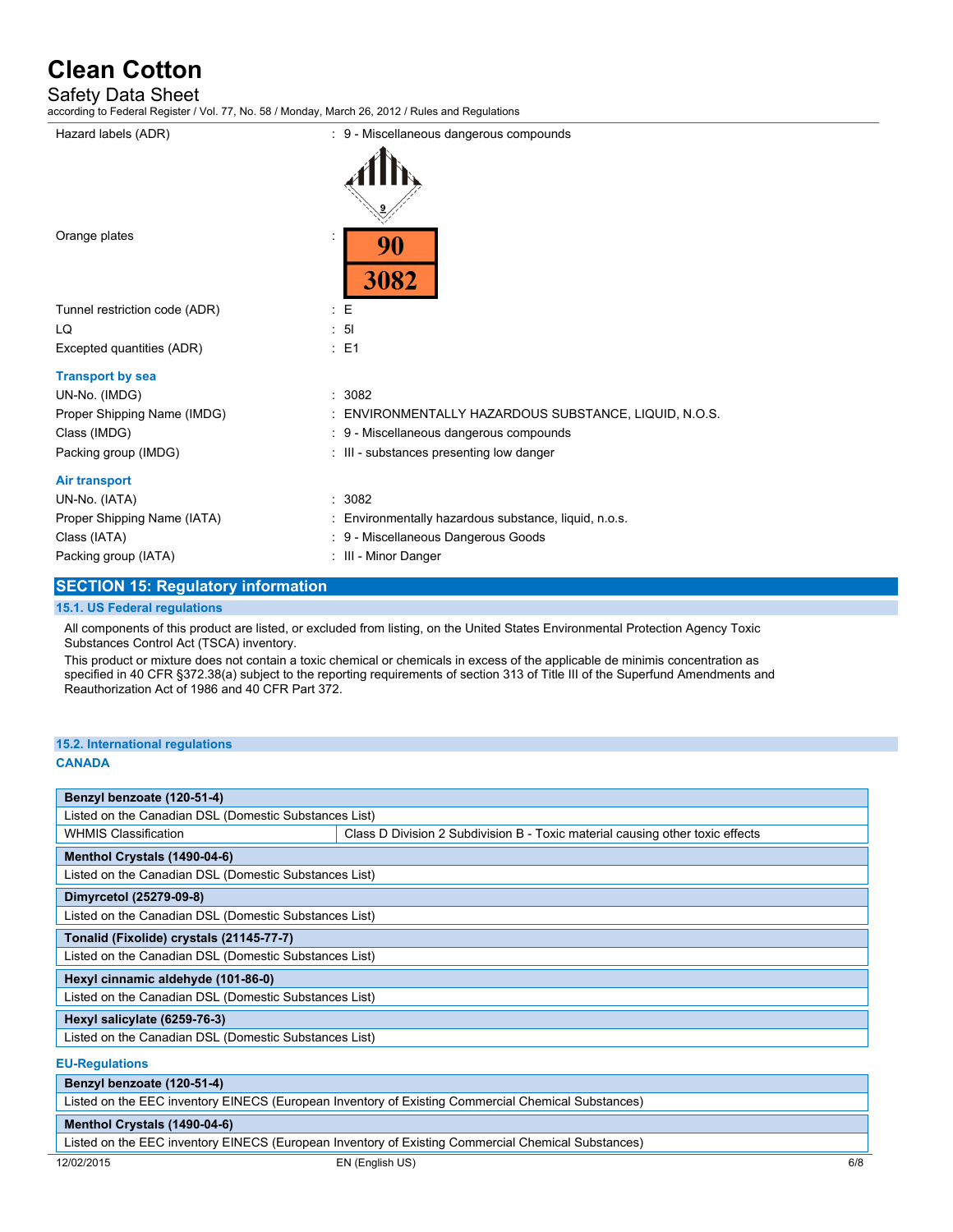## Safety Data Sheet

according to Federal Register / Vol. 77, No. 58 / Monday, March 26, 2012 / Rules and Regulations

| according to Federal Regional Prof. Fr, No. 60 Phonical, Inidion 20, 2012 Pridico dha Rega                                                                                                                                                                                                                                                                                                                                                                                                                                                                                                                                                       |
|--------------------------------------------------------------------------------------------------------------------------------------------------------------------------------------------------------------------------------------------------------------------------------------------------------------------------------------------------------------------------------------------------------------------------------------------------------------------------------------------------------------------------------------------------------------------------------------------------------------------------------------------------|
| Dimyrcetol (25279-09-8)                                                                                                                                                                                                                                                                                                                                                                                                                                                                                                                                                                                                                          |
| Listed on the EEC inventory EINECS (European Inventory of Existing Commercial Chemical Substances)                                                                                                                                                                                                                                                                                                                                                                                                                                                                                                                                               |
| Tonalid (Fixolide) crystals (21145-77-7)                                                                                                                                                                                                                                                                                                                                                                                                                                                                                                                                                                                                         |
| Listed on the EEC inventory EINECS (European Inventory of Existing Commercial Chemical Substances)                                                                                                                                                                                                                                                                                                                                                                                                                                                                                                                                               |
| Hexyl cinnamic aldehyde (101-86-0)                                                                                                                                                                                                                                                                                                                                                                                                                                                                                                                                                                                                               |
| Listed on the EEC inventory EINECS (European Inventory of Existing Commercial Chemical Substances)                                                                                                                                                                                                                                                                                                                                                                                                                                                                                                                                               |
| Hexyl salicylate (6259-76-3)                                                                                                                                                                                                                                                                                                                                                                                                                                                                                                                                                                                                                     |
| Listed on the EEC inventory EINECS (European Inventory of Existing Commercial Chemical Substances)                                                                                                                                                                                                                                                                                                                                                                                                                                                                                                                                               |
| Classification according to Regulation (EC) No. 1272/2008 [CLP]<br>Not determined                                                                                                                                                                                                                                                                                                                                                                                                                                                                                                                                                                |
| Classification according to Directive 67/548/EEC [DSD] or 1999/45/EC [DPD]                                                                                                                                                                                                                                                                                                                                                                                                                                                                                                                                                                       |
| 15.2.2.<br><b>National regulations</b>                                                                                                                                                                                                                                                                                                                                                                                                                                                                                                                                                                                                           |
| Benzyl benzoate (120-51-4)                                                                                                                                                                                                                                                                                                                                                                                                                                                                                                                                                                                                                       |
| Listed on the AICS (Australian Inventory of Chemical Substances)<br>Listed on IECSC (Inventory of Existing Chemical Substances Produced or Imported in China)<br>Listed on the Japanese ENCS (Existing & New Chemical Substances) inventory<br>Listed on the Japanese ISHL (Industrial Safety and Health Law)<br>Listed on the Korean ECL (Existing Chemicals List)<br>Listed on NZIoC (New Zealand Inventory of Chemicals)<br>Listed on PICCS (Philippines Inventory of Chemicals and Chemical Substances)<br>Listed on INSQ (Mexican national Inventory of Chemical Substances)<br>Listed on CICR (Turkish Inventory and Control of Chemicals) |
| Menthol Crystals (1490-04-6)                                                                                                                                                                                                                                                                                                                                                                                                                                                                                                                                                                                                                     |
| Listed on the AICS (Australian Inventory of Chemical Substances)<br>Listed on IECSC (Inventory of Existing Chemical Substances Produced or Imported in China)<br>Listed on the Japanese ENCS (Existing & New Chemical Substances) inventory<br>Listed on the Japanese ISHL (Industrial Safety and Health Law)<br>Listed on NZIoC (New Zealand Inventory of Chemicals)<br>Listed on PICCS (Philippines Inventory of Chemicals and Chemical Substances)<br>Listed on CICR (Turkish Inventory and Control of Chemicals)                                                                                                                             |
| Dimyrcetol (25279-09-8)                                                                                                                                                                                                                                                                                                                                                                                                                                                                                                                                                                                                                          |
| Listed on the AICS (Australian Inventory of Chemical Substances)<br>Listed on IECSC (Inventory of Existing Chemical Substances Produced or Imported in China)<br>Listed on the Japanese ENCS (Existing & New Chemical Substances) inventory<br>Listed on NZIoC (New Zealand Inventory of Chemicals)<br>Listed on PICCS (Philippines Inventory of Chemicals and Chemical Substances)                                                                                                                                                                                                                                                              |
| Tonalid (Fixolide) crystals (21145-77-7)                                                                                                                                                                                                                                                                                                                                                                                                                                                                                                                                                                                                         |
| Listed on the AICS (Australian Inventory of Chemical Substances)<br>Listed on IECSC (Inventory of Existing Chemical Substances Produced or Imported in China)<br>Listed on the Japanese ENCS (Existing & New Chemical Substances) inventory<br>Listed on the Korean ECL (Existing Chemicals List)<br>Listed on NZIoC (New Zealand Inventory of Chemicals)<br>Listed on PICCS (Philippines Inventory of Chemicals and Chemical Substances)<br>Listed on INSQ (Mexican national Inventory of Chemical Substances)<br>Listed on CICR (Turkish Inventory and Control of Chemicals)                                                                   |
| Hexyl cinnamic aldehyde (101-86-0)                                                                                                                                                                                                                                                                                                                                                                                                                                                                                                                                                                                                               |
| Listed on the AICS (Australian Inventory of Chemical Substances)<br>Listed on IECSC (Inventory of Existing Chemical Substances Produced or Imported in China)<br>Listed on the Japanese ENCS (Existing & New Chemical Substances) inventory<br>Listed on the Korean ECL (Existing Chemicals List)<br>Listed on NZIoC (New Zealand Inventory of Chemicals)<br>Listed on PICCS (Philippines Inventory of Chemicals and Chemical Substances)<br>Listed on CICR (Turkish Inventory and Control of Chemicals)                                                                                                                                         |
| Hexyl salicylate (6259-76-3)                                                                                                                                                                                                                                                                                                                                                                                                                                                                                                                                                                                                                     |
| Listed on the AICS (Australian Inventory of Chemical Substances)<br>Listed on IECSC (Inventory of Existing Chemical Substances Produced or Imported in China)<br>Listed on the Japanese ENCS (Existing & New Chemical Substances) inventory<br>Listed on the Korean ECL (Existing Chemicals List)<br>Listed on NZIoC (New Zealand Inventory of Chemicals)<br>Listed on PICCS (Philippines Inventory of Chemicals and Chemical Substances)<br>Listed on CICR (Turkish Inventory and Control of Chemicals)                                                                                                                                         |